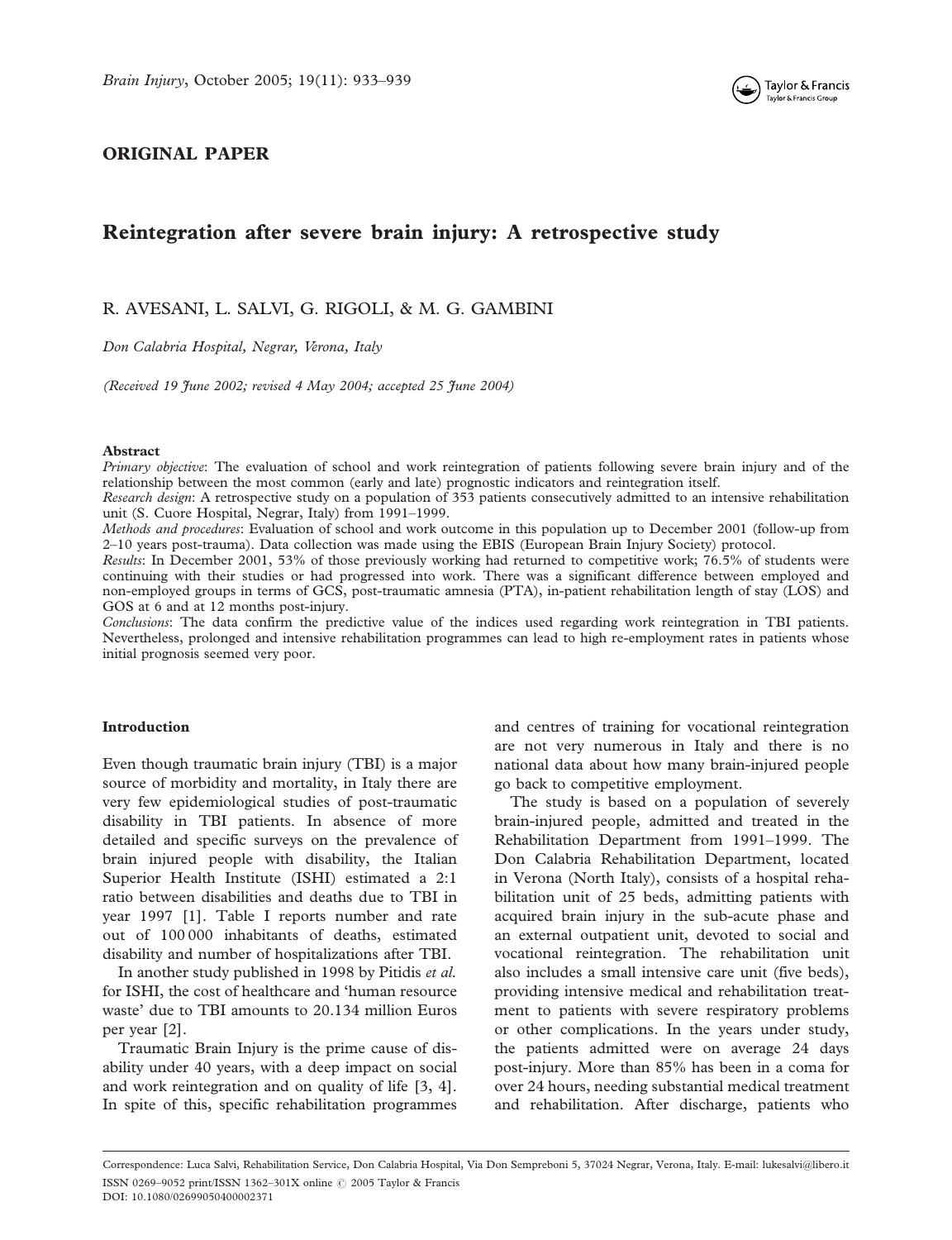Table I. Deaths, disabled and hospitalization due to TBI (Italy 1997).

|                     | Number  | Rate per 100 000 |
|---------------------|---------|------------------|
| Dead                | 7300    | 13               |
| Disabled estimation | 14 600  | 25               |
| Hospitalized        | 146 000 | 253              |

need further rehabilitation are followed up in day hospital programmes, or they are referred to the social-vocational unit (out with the hospital), where they can take part in rehabilitation for extended periods.

#### Materials and methods

A retrospective study was carried out of 438 patients consecutively admitted to the hospital from 1991– 1999. All patients were evaluated using the EBIS (European Brain Injury Society) protocol [5] and followed the same rehabilitation programme. The EBIS protocol is made up of 175 items, divided into two main parts:

- . The first part (52 items) concerns the initial phase: pre-traumatic situation, types of injury and symptoms in the acute phase.
- . The second part concerns post-acute and longterm outcomes considering: (a) neuromotor, cognitive, emotional and behavioural fields and (b) familial, social, educational and vocational reintegration.

From 1991–1996, data were collected on paper, while from 1996 a computerized version of the EBIS protocol was used which had been devised. This allowed the creation of a complete databank, with the possibility of immediate analysis of the data [6].

The first part of the protocol is completed during the first 2 weeks after admission. The second part is completed at the end of the intensive rehabilitation phase. Further evaluations are done at 6, 12, 24, 36 and 60 months post-injury. The main EBIS database, up to 1994, included 562 cases from various European countries, mainly from France  $(n = 313)$ , Great Britain (120) and Italy (53).

For the present study, the following EBIS protocol items were considered:

- 6 : Age;
- 9 : Education in years;
- 10–11 : Activity before the trauma;
	- 26 : Glasgow coma scale (GCS);
	- 28 : Post-traumatic amnesia (PTA);
	- 59 : Inpatient rehabilitation Length of Stay (LOS);
- 86 : Motor disabilities (hemiplegia, hemiparesis, double hemiparesis, ataxia, paraparesis);
- 143 : Level of dependence for cognitive problems;
- 144 : Level of dependence for physical problems; and
- 175 : Extended Glasgow outcome scale (GOS-E).

The Extended Glasgow Outcome Scale (GOS-E) was developed to address the limitations of the original GOS. The GOS-E increases to eight the original five GOS categories. The eight categories are: Dead (coded 7), Vegetative State (6), Lower Severe Disability (5), Upper Severe Disability (4), Lower Moderate Disability (3), Upper Moderate Disability (2), Lower Good Recovery (1) and Upper Good Recovery (0). A structured interview has been provided to improve reliability of rating. Good inter-rater reliability and content validity have been demonstrated for the GOS-E. Compared to the GOS, the GOS-E has been shown to be more sensitive to change in mild-to-moderate TBI [7].

Evaluation of educational and work outcome (EBIS items 10–11) and of the level of dependence due to cognitive (item 143) and physical problems (item 144) was made through periodical followup or by telephone interviews and is updated to December 2001 (follow-up from 2–10 years post-trauma).

Starting from a population of 438 patients, one was able to evaluate the outcome of 353 patients. Eighteen patients had died meantime for causes mostly not connected to the trauma and 67 patients were 'missing' (could not follow-up or reach them after discharge). The demographic and severity of injury data of the 353 individuals studied are presented in Table II.

In this population, through a frequency distribution, the relationship between GCS and GOS-E was studied at 12 months and between PTA and GOS-E at 12 months (Tables III and IV) to see the prognostic value of GCS and PTA on outcome. Then, people were selected who were on education or were employed prior to TBI, to identify the percentage who successfully returned to the previous activity and to compare the main clinical indices (GCS, PTA, LOS and GOS) of those who went back to education or work with those who did not (Tables V and VI).

Finally, in order to evaluate the importance of physical and cognitive impairment in preventing re-employment, the different distribution of motor and cognitive/ behaviour disabilities was examined among re-employed and not re-employed patients (Table VII). The assessment of motor and cognitive

<sup>3:</sup> Sex: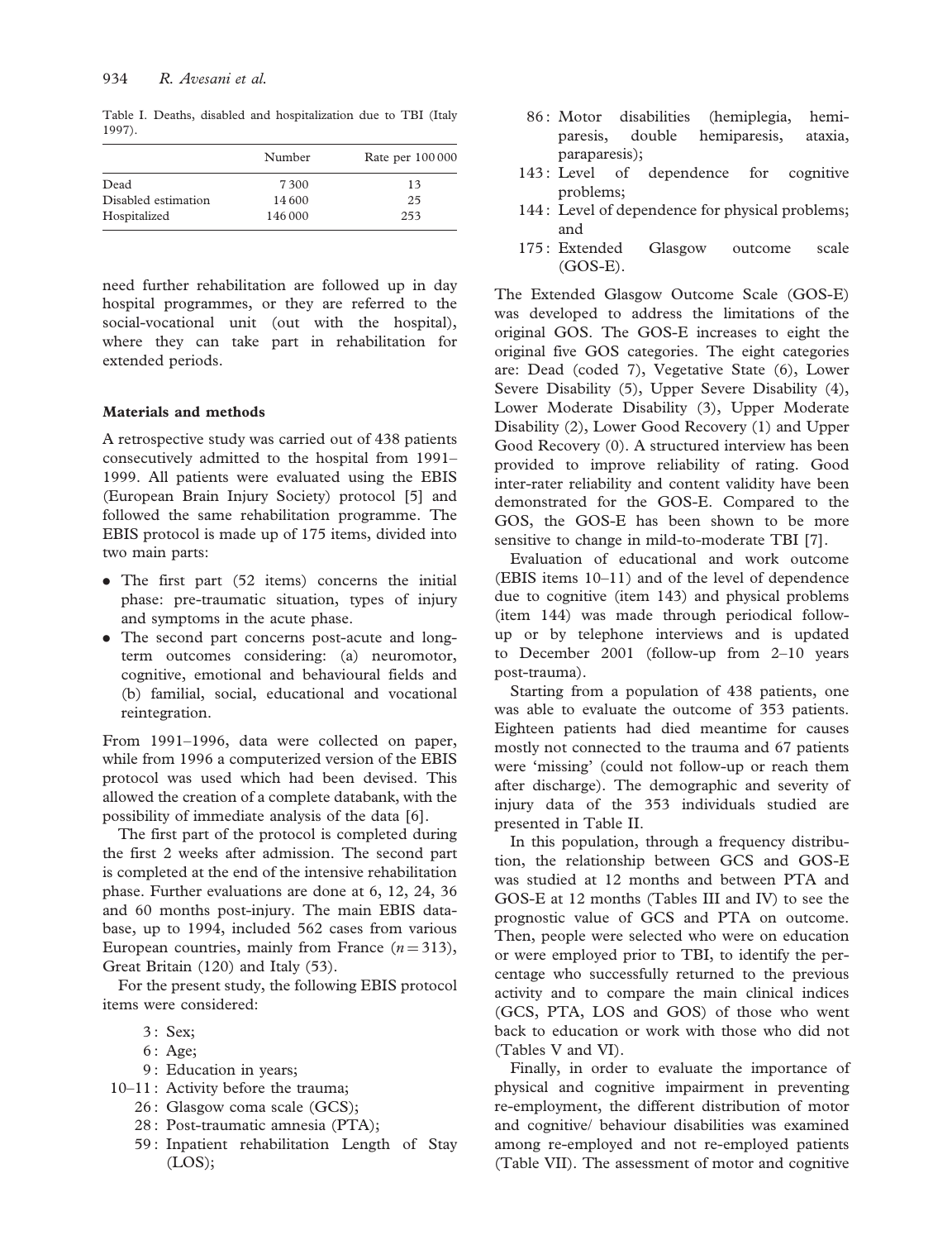|                                    | Average | SD   | Range     | $\boldsymbol{n}$ | $\%$         |
|------------------------------------|---------|------|-----------|------------------|--------------|
| Males                              |         |      |           | 275              | 78           |
| Females                            |         |      |           | 78               | 22           |
| Age                                | 32      | 15   | $5 - 77$  |                  |              |
| Years of school                    | 9.9     | 3.7  |           |                  |              |
| GCS                                | 6.7     | 2.8  |           |                  |              |
| PTA (days)                         | 81.8    | 63   |           |                  |              |
| $0: 0-1$ h                         |         |      |           | $\boldsymbol{0}$ | $\mathbf{0}$ |
| $1: 1 h-1$ day                     |         |      |           | $\overline{7}$   | 1.9          |
| $2: 1-7$ days                      |         |      |           | 16               | 4.5          |
| $3: 8-27$ days                     |         |      |           | 69               | 19.5         |
| 4: 28-60 days                      |         |      |           | 99               | 28.0         |
| $5:$ >60 days                      |         |      |           | 162              | 45.9         |
| LOS (days)                         | 81.9    | 84.0 | $2 - 701$ |                  |              |
| GOS-E (6 months)                   | 2.5     | 1.8  | $0 - 6$   |                  |              |
| GOS-E (12 months)                  | 2.0     | 1.9  | $0 - 6$   |                  |              |
| Employment situation prior to TBI: |         |      |           |                  |              |
| Students                           |         |      |           | 70               | 19.8         |
| Workers                            |         |      |           | 132              | 37.3         |
| Employers                          |         |      |           | 64               | 18.1         |
| Managers                           |         |      |           | 9                | 2.5          |
| Freelancers                        |         |      |           | 13               | 3.6          |
| Housewives                         |         |      |           | 5                | 1.4          |
| Dealers                            |         |      |           | 12               | 3.3          |
| Unemployed                         |         |      |           | 19               | 5.3          |
| Retired                            |         |      |           | 29               | 8.2          |
| Motor disability at 12 months:     |         |      |           | 167              | 47.3         |
| Hemiplegia, hemiparesis, double    |         |      |           |                  |              |
| hemiparesis, ataxia, paraparesis   |         |      |           |                  |              |

Table II. Demographic and severity of injury data.

Table III. Frequency distribution of the relationship between GCS and GOS-E at 12 months.

| Patients<br>number |                  |                  | $GOS-E$ $0-1$ |                  | GOS-E $2-3$ |                  | GOS-E $4-5$ |                  | GOS-E 6 |  |
|--------------------|------------------|------------------|---------------|------------------|-------------|------------------|-------------|------------------|---------|--|
| GCS                | $\boldsymbol{n}$ | $\boldsymbol{n}$ | $\%$          | $\boldsymbol{n}$ | $\%$        | $\boldsymbol{n}$ | $\%$        | $\boldsymbol{n}$ | $\%$    |  |
| 3                  | 16               | 4                | 25.0          | 6                | 37.5        | $\overline{4}$   | 25.0        | $\overline{c}$   | 12.5    |  |
| 4                  | 53               | 21               | 39.6          | 8                | 15.1        | 23               | 43.4        |                  | 1.9     |  |
| 5                  | 76               | 33               | 43.4          | 20               | 26.3        | 21               | 27.6        | 2                | 2.6     |  |
| 6                  | 65               | 41               | 63.1          | 10               | 15.4        | 13               | 20.0        |                  | 1.5     |  |
|                    | 65               | 54               | 83.1          | 8                | 12.3        | 3                | 4.6         |                  |         |  |
| 8                  | 17               | 15               | 88.2          |                  | 5.9         |                  | 5.9         |                  |         |  |
| 9                  | 11               | 7                | 63.6          | 3                | 27.3        |                  | 9.1         |                  |         |  |
| 10                 | 10               | 10               | 100           |                  |             |                  |             |                  |         |  |
| 11                 | 14               | 13               | 92.8          |                  | 7.1         | $\Omega$         |             |                  |         |  |
| 12                 | 7                | 4                | 57.1          | $\mathfrak{D}$   | 28.6        |                  | 14.3        |                  |         |  |
| 13                 | 6                | 6                | 100           | 0                |             |                  |             |                  |         |  |
| 14                 | 7                | 6                | 85.7          | $\Omega$         |             |                  | 14.3        |                  |         |  |
| 15                 | 6                | 6                | 100           | $\Omega$         |             | $\Omega$         |             | $\Omega$         |         |  |
| Total              | 353              | 220              | 62.3          | 59               | 16.7        | 68               | 19.2        | 6                | 1.7     |  |

disability was made simply by evaluation of dependence level (score  $0 =$  independent; 1 = partially dependent;  $2 =$  always dependent) for cognitive disabilities (EBIS item 143) or physical disabilities (item 144). A score of zero for these items need not mean a complete absence of cognitive or physical problems, but only absence of dependence due to these problems.

#### Results

From study of the data in Table III, the following observations can be drawn:

a. The number of subjects with 'severely disabled' outcome (GOS-E 4 or 5) or 'moderately disabled' outcome (GOS-E 2 or 3) gradually decreases in relation to higher GCS values.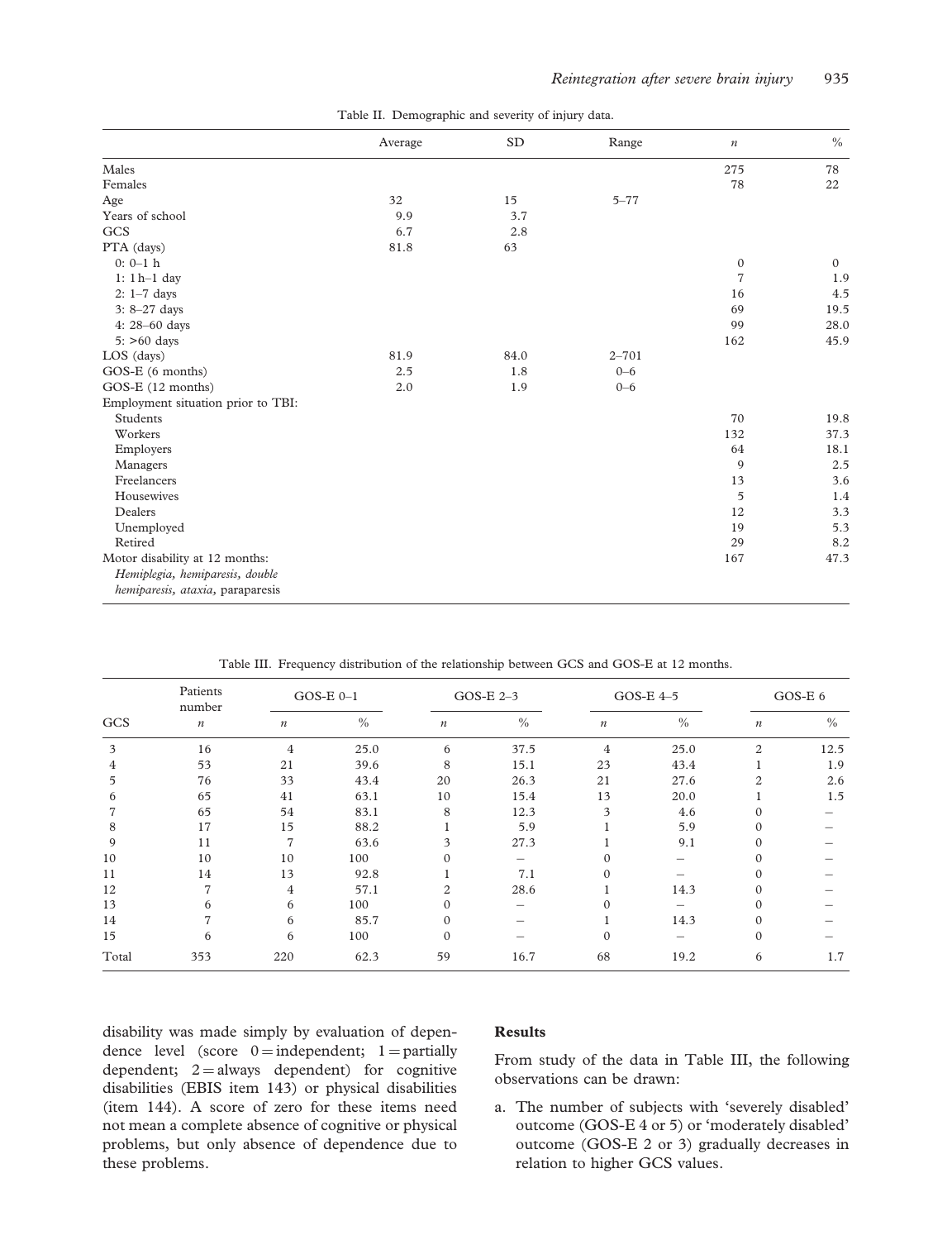#### 936 R. Avesani et al.

| Table IV. Frequency distribution of the relationship between PTA and GOS-E at 12 months. |  |  |
|------------------------------------------------------------------------------------------|--|--|
|------------------------------------------------------------------------------------------|--|--|

|                      | $\boldsymbol{n}$ | $GOS-E$ $0-1$    |      | GOS-E $2-3$      |      | GOS-E $4-5$      |      | GOS-E $6$        |      |
|----------------------|------------------|------------------|------|------------------|------|------------------|------|------------------|------|
| <b>PTA</b>           | patients         | $\boldsymbol{n}$ | $\%$ | $\boldsymbol{n}$ | $\%$ | $\boldsymbol{n}$ | $\%$ | $\boldsymbol{n}$ | $\%$ |
| 0: less than 1 hour  | $\mathbf{0}$     | $\Omega$         |      | $\Omega$         |      | $\Omega$         |      | $\Omega$         |      |
| $1: 1-24$ hours      | 7                | 6                | 85.7 |                  | 14.3 | $\Omega$         |      | $\Omega$         |      |
| $2: 1-7$ days        | 16               | 16               | 100  | $\Omega$         |      | $\Omega$         |      |                  |      |
| $3: 8-28$ days       | 69               | 68               | 98.6 |                  | 1.4  | $\Omega$         |      | $\Omega$         |      |
| 4: $29 - 60$ days    | 99               | 82               | 82.8 | 15               | 15.2 | 2                | 2.1  | $\Omega$         |      |
| 5: more than 60 days | 162              | 48               | 29.6 | 42               | 25.9 | 66               | 40.7 | 6                | 3.7  |
| Total                | 353              | 220              | 62.3 | 59               | 16.7 | 68               | 19.2 | 6                | 1.7  |

Table V. Comparison among re-employed and not re-employed in patients previously working.

| Patients employed<br>before TBI                       | Re-employed subjects |          |       | Not re-employed subjects |           |               |
|-------------------------------------------------------|----------------------|----------|-------|--------------------------|-----------|---------------|
| n 230                                                 | n125                 | 54.3%    | n105  | 45.7%                    | $t$ -test | $\mathcal{P}$ |
| Mean age at the time of<br>injury (range 18–68 years) | 27.7                 | SD 10.8  | 29.7  | SD 13.5                  | 2.82      | n.s.          |
| Mean pre-injury<br>education (range $1-20$ )          | 10.7                 | SD 3.2   | 9.5   | SD 3.7                   | $-3.16$   | n.s.          |
| Mean GCS<br>$(range 3-15)$                            | 7.2                  | $SD$ 2.6 | 6.0   | $SD$ 2.6                 | $-4.65$   | < 0.001       |
| Mean PTA<br>$(range 1-180 gg)$                        | 49.4                 | SD 44.4  | 111.4 | SD 63.9                  | 10.7      | < 0.001       |
| Mean GOS-E at 6 months<br>$(range 0-6)$               | 1.3                  | SD 1.1   | 3.4   | SD 1.8                   | 13.8      | < 0.001       |
| Mean GOS-E at 12 months<br>$(range 0-6)$              | 0.1                  | SD 0.4   | 2.6   | SD 1.9                   | 16.9      | < 0.001       |
| Mean LOS (range $2-701$ )                             | 45.6                 | SD 39.7  | 117.3 | SD 101.3                 | $-6.4$    | < 0.001       |

Table VI. Comparison among 're-engaged' and 'not re-engaged' patients previously studying.

| Students before TBI                                   | Re-engaged<br>(in education or work) |                   |                 | Not re-engaged<br>(not in education<br>or work) |           |         |
|-------------------------------------------------------|--------------------------------------|-------------------|-----------------|-------------------------------------------------|-----------|---------|
| $n\,64$                                               | <i>n</i> 49                          | 76.5%             | n <sub>15</sub> | 23.5%                                           | $t$ -test | p       |
| Mean age at the time of<br>injury (range 14–37 years) | 17.8                                 | SD 2.8            | 20.3            | $SD$ 5.6                                        | 2.34      | n.s.    |
| Mean pre-injury education<br>$(range 8-17 years)$     | 11.4                                 | SD 2.5            | 12.2            | SD 2.8                                          | $-1.02$   | n.s.    |
| Mean GCS (range $3-15$ )                              | 6.4                                  | SD 1.8            | 5.1             | SD 2.9                                          | $-2.05$   | < 0.05  |
| Mean PTA (range $1-180$ gg)                           | 46.8                                 | SD 34.5           | 169.3           | SD 28.1                                         | $-12.5$   | < 0.001 |
| Mean GOS-E at 6<br>Range $(0-6)$                      | 1.2                                  | SD 1.1            | 4.5             | $SD$ 0.8                                        | 10.75     | < 0.001 |
| Mean GOS-E $12 \text{ m}$ (range $0-6$ )              | 0.2                                  | SD <sub>0.5</sub> | 3.7             | SD 1.2                                          | 16.78     | < 0.001 |
| Mean LOS (range 4–381 days)                           | 55.5                                 | SD 60.5           | 175.1           | SD 79.9                                         | $-6.2$    | < 0.001 |

- b. In this population, there are no persistent vegetative states (PVS) in patients with initial GCS greater than 6.
- c. Patients with injury as severe as GCS 3 or 4 can, however, have a positive outcome: 25 patients out of 69 (36.2%) reached a good level of autonomy (GOS-E 0 or 1).
- d. Moderate (GOS-E 2–3) or severe (GOS-E 4–5) disabilities in patients with moderate (GCS 9–12)

or mild (GCS 13–15) brain injury were mostly due to old age, major orthopaedic problems, cognitive impairment and, in one case, to previous psychiatric pathology.

Table IV shows the relationship between PTA and GOS-E in this population. Obviously, most patients with short PTA duration ('mild' or 'moderate' TBI) have a good recovery (GOS- $E = 0-1$ ), but a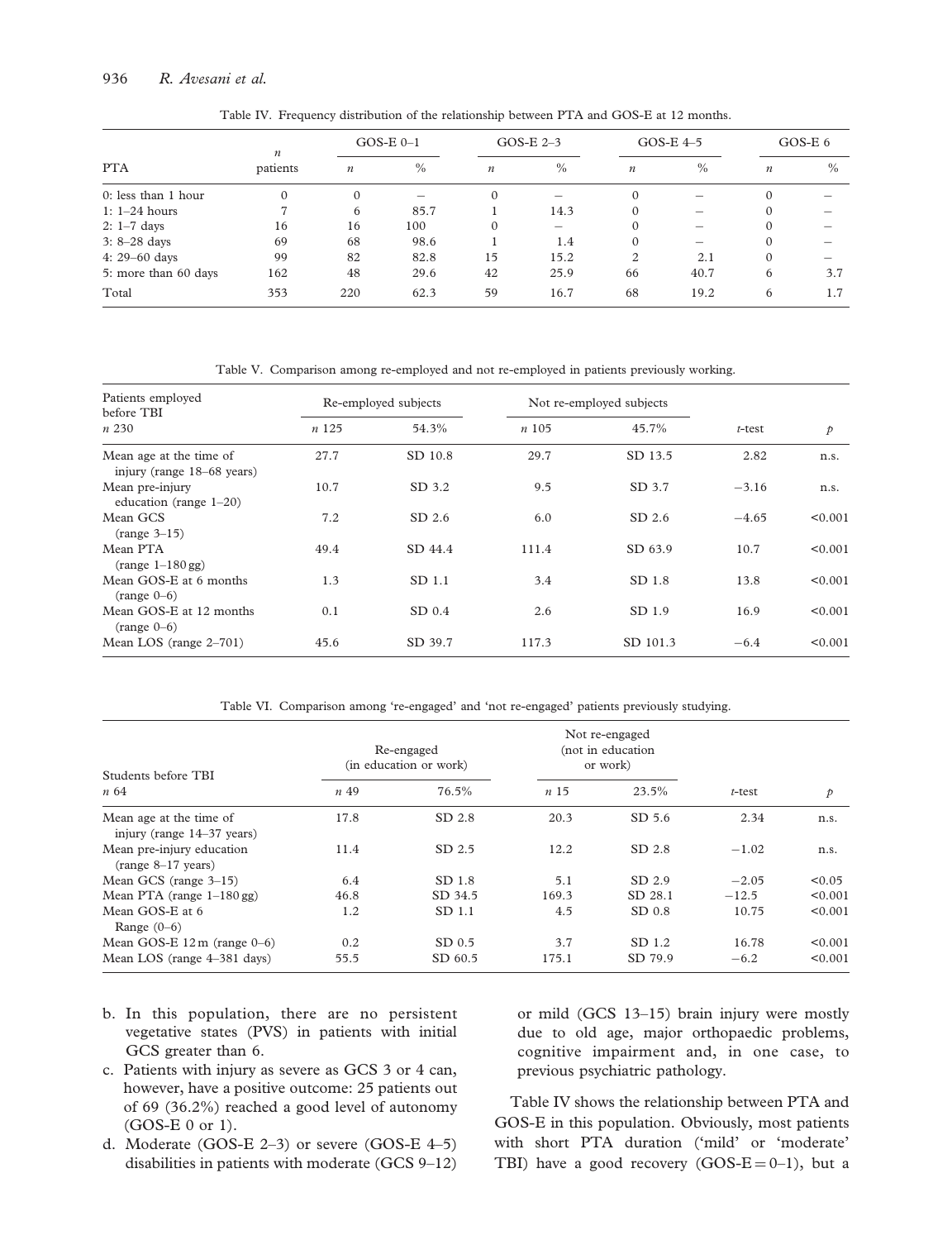good recovery is also possible for very prolonged PTA values. As can be seen in Table IV, out of 261 patients having a PTA value of more than 4 weeks, 130 (49.8%) had a good recovery  $(GOS-E = 0-1)$ . As is well known, GOS defines the residual disability level. According to the EBIS protocol, a 'good recovery' does not necessarily indicate vocational reintegration (because social and economic factors can play an important role in non-return to work), but simply estimates the level of autonomy.

Table VIII displays that there is a clear variation in GOS-E values between 6–12 months. Improvements take place for all outcome categories, confirming that the situation at 6 months is not definitive. It may be that further spontaneous recovery takes place and/or that outcome may be improved by intensive rehabilitation. Out of 13 patients in vegetative state at 6 months, seven (53.8%) arrived at a 'severe disability' (GOS-E 4–5) state by 12 months.

From the whole population (353 subjects), all the patients working before TBI (230 subjects) were selected and divided into two groups: re-employed and not re-employed. Table V shows means and

Table VII. Level of dependence, comparison among re-employed and not.

|                                                                                               | Re-employed<br>$(n=125)$ | Not re-employed<br>$(n=105)$                                           |
|-----------------------------------------------------------------------------------------------|--------------------------|------------------------------------------------------------------------|
| Severe multiple disabilities<br>(both motor and cognitive)                                    | $\Omega$                 | 73 patients:                                                           |
| Item $143$ : score 2<br>Item 144: score 2                                                     |                          | 15 hemiplegia<br>52 double<br>hemiparesis<br>5 ataxia<br>1 paraparesis |
| Severe motor disabilities<br>Item $143$ : score 0<br>Item $144:$ score 2                      | 0                        | 10 patients:<br>7 hemiparesis<br>3 paraparesis                         |
| Severe cognitive / behavioural<br>disabilities<br>Item $143$ : score 2<br>Item $144:$ score 0 | 0                        | 11 patients                                                            |
| Mild motor disabilities<br>Item $143$ : score 0<br>Item 144: score 1                          | 8                        | 3                                                                      |
| Mild cognitive disabilities<br>Item $143$ : score 1<br>Item $144$ : score 0                   | 10                       | 8                                                                      |

standard deviations for the two groups concerning age, years of education, GCS, PTA, LOS and GOS-E at 6 and 12 months. In order to evaluate significant differences between re-employed and not re-employed group, t-tests were used.

Return to work does not necessarily mean return to the previous work and at the same level, but simply being in work at the time of the follow-up and also have been working for at least the last year or more (stable job reintegration). If these two groups are compared, a significant difference can be seen concerning GCS, PTA, LOS and GOS-E at 6 and 12 months. This is consistent with previous reports in the literature [8–16]. An interesting datum is the predictivity of GOS-E at 6 months as an indicator for the return to work, in accordance with recent literature that says that variables measured at 6 months and 1 year may add predictive power to earlier measures [17].

Then, those who were in education at the time of trauma (70 subjects) were considered, to evaluate their reintegration back into education or else into work. Those six subjects who were young enough to be in compulsory schooling (up to age 14 in Italy in 2001) were not considered as by law they were reinstated in school whatever their disability level. The remaining 64 subjects were divided into two groups: first, those who had re-entered education (or entered employment) and, secondly, those who had not. Both those who continued successfully their studies and those who left education and found paid employment were considered as 're-engaged'.

Table VI displays means and standard deviations for the two groups according to age, school years, GCS, PTA, LOS and GOS-E at 6 and 12 months. To evaluate significant differences between 're-engaged' and 'not re-engaged' groups, t-tests were applied.

From Table VI, one can see that there is again a significant difference between the two groups concerning GCS, PTA, LOS and GOS-E at 6 and 12 months. Compared to the data on employment (Table V), data on education showed a higher percentage reintegration (77% vs 54%). In the authors' opinion, this difference is due to greater social protection by Italian laws to younger patients, which makes reintegration in education easier than in work. Italian laws prescribe specific facilities and

| Table VIII. Variations of GOS-E values between 6–12 months from the trauma. |  |
|-----------------------------------------------------------------------------|--|
|-----------------------------------------------------------------------------|--|

|                 |                   |                  | GOS-E $0-1$ |                  | GOS-E $2-3$ |                  | GOS-E $4-5$ |                  | GOS-E $6$ |
|-----------------|-------------------|------------------|-------------|------------------|-------------|------------------|-------------|------------------|-----------|
|                 | <i>n</i> patients | $\boldsymbol{n}$ | $\%$        | $\boldsymbol{n}$ | $\%$        | $\boldsymbol{n}$ | $\%$        | $\boldsymbol{n}$ | $\%$      |
| GOS-E 6 months  | 353               | 144              | 40.8        | 94               | 26.6        | 102              | 28.9        |                  | 3.7       |
| GOS-E 12 months | 353               | 220              | 62.3        | 59               | 16.7        | 68               | 19.2        |                  | 1.7       |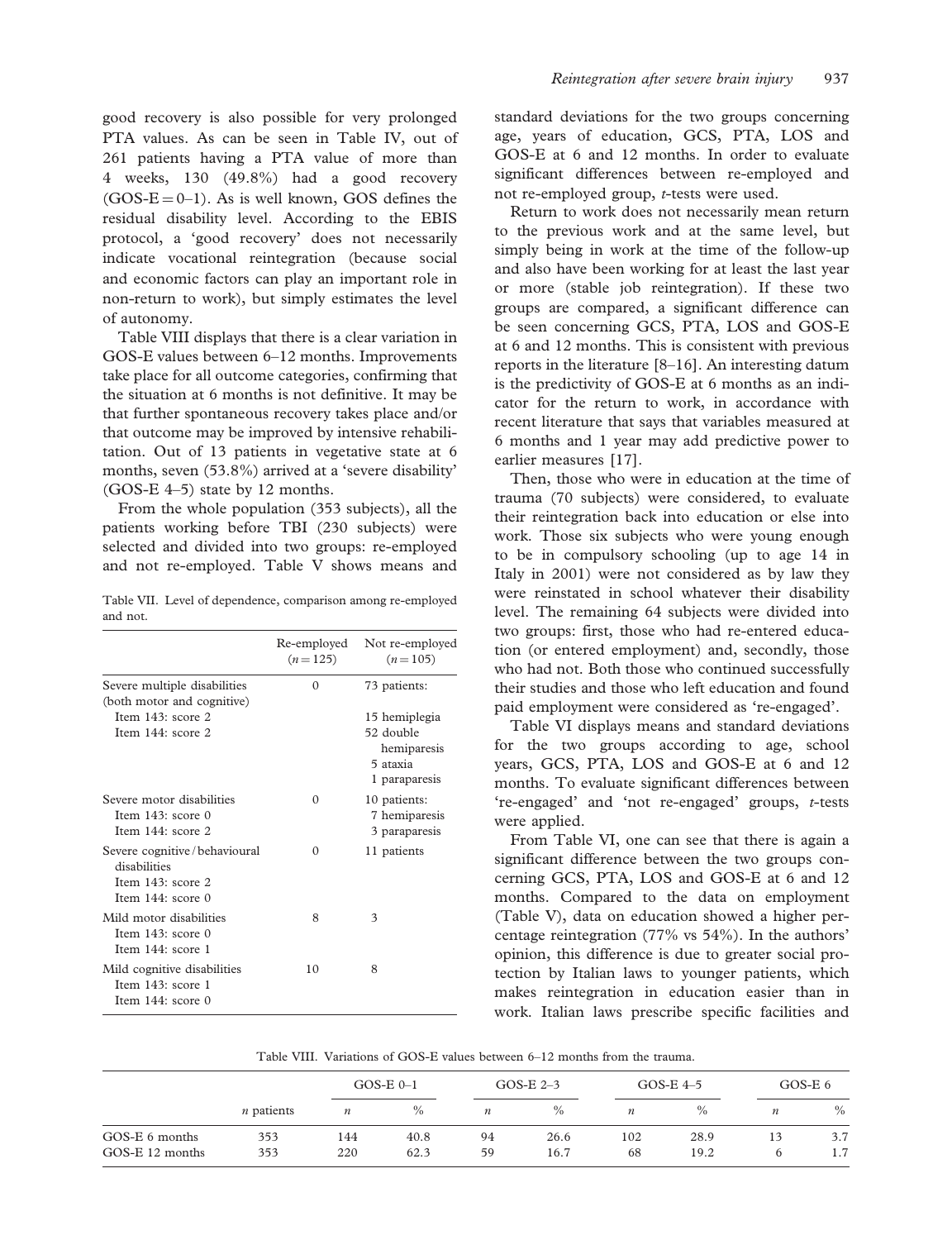specialized tutors as support for students with physical or cognitive impairment. Another point which emerges is the greater length of stay for those subjects not re-engaged (mean 175 days). This too seems to reflect a greater rehabilitation 'investment' in younger patients.

Finally, to evaluate the importance of physical and cognitive disabilities in preventing re-employment, those 105 subjects who were not re-employed were examined. Their level of dependence was considered due to cognitive problems (item 143 of EBIS protocol) and/or physical problems (item 144) and they were compared with the re-employed group  $(n = 125)$ . Table VII shows the different distribution of motor and cognitive/behavioural disabilities among re-employed and not re-employed patients, whose level of dependence is defined as score  $0 =$  independent; 1 = partially dependent; 2 = always always dependent for cognitive (item 143) or physical disabilities (item 144). An occasional need for assistance was considered as an indicator of mild or moderate disability not completely preventing autonomy and, on the other side, a continuous need for assistance as an indicator of severe disability and complete dependence. Nevertheless, also those patients who need no assistance at all can have minor motor or cognitive problems, which can be highlighted by clinical or neuropsychological examination.

#### **Discussion**

The data from the retrospective study show an encouraging level of reintegration, both as regards work and education between 2–10 years posttrauma. Although one did not investigate changes in role or kind of work in the analyses, reintegration percentages appear higher than in other reports [18]. This, as said above, is probably due to the laws [19] which make re-employment easier and to the socioeconomic situation of the region, which has the lowest unemployment rate in Italy, because of the numerous small and middle-sized firms with great demand for non-specialized labour.

The number of patients who followed an employment retraining and job-coaching programme increased over the years in the Rehabilitation Department, extending the rehabilitation treatment over a longer period of time. As regards vocational rehabilitation, 45 re-employed patients out of 125 (36%) had followed a specific programme, including vocational retraining, job trials and job coaching. This programme, aimed at patients with milder disabilities, seemed to be a key element in their reintegration, consistent with recent studies [20, 21].

If one considers those subjects who were not re-employed, most of them (69.5%) were affected

simultaneously by severe motor and cognitive disabilities and their level of dependence was so high as to prevent any kind of productive and competitive employment. A motor disability itself can bar access to employment, especially in the case of upper limb impairment and heavy dependence for everyday activities, incompatible with the autonomy level required to work. On the other hand, severe cognitive and behavioural disabilities can be by themselves an insuperable obstacle to work reintegration. Mild or isolated motor and cognitive disabilities requiring partial assistance did not preclude work reintegration, but there were no significant differences between the two groups (see Table VII).

#### Conclusions

The prognostic value of GCS and PTA was again confirmed. These indices, together with LOS and GOS-E, allow estimation of the prospects for socialvocational reintegration. The main obstacle to work reintegration is the presence of cognitive-behavioural disabilities and/or severe motor disability requiring a high level of assistance. Specific programmes of vocational rehabilitation and job-coaching can lead to the reintegration of subjects with mild or moderate motor and cognitive disabilities, if a partial autonomy is preserved.

The EBIS protocol is a well-defined and standardized instrument for data collection about epidemiology, acute phase, rehabilitation period, outcome and follow-up and it proved useful in this study. The authors' opinion is that a use of this system in different centres could permit periodical comparison of data between centres (perhaps via the Internet); an aid to research in the rehabilitation of TBI patients, because of the large amount of available data, and comparison of different rehabilitation programmes.

#### References

- 1. Pitidis A, Mennini FS, Palazzo F, et al. Economical analysis of road traffic accidents in Italy: An application model. Health Organization 1997;3–4:102–21.
- 2. Pitidis A, Giustini M, Taggi F. The evaluation of indirect costs of road traffic accidents in Italy. Conference on Measuring the Burden of Injuries. ECOSA, Amsterdam; 1998.
- 3. Steadman-Pare D, Colantonio A, Ratliff G, et al. Factors associated with perceived quality of life many years after TBI. Journal of Head Trauma Rehabilitation 2001;16:330–42.
- 4. O'neil J, Hibbard MRR, Brown M, et al. The effect of employment on quality of life and community integration after TBI. Journal of Head Trauma Rehabilitation 1998;13:69–79.
- 5. Brooks DN, Truelle JL, et al. Document Europèen d'e`valuation des traumatises craniens. Brussels: Editions EBIS; 1995.